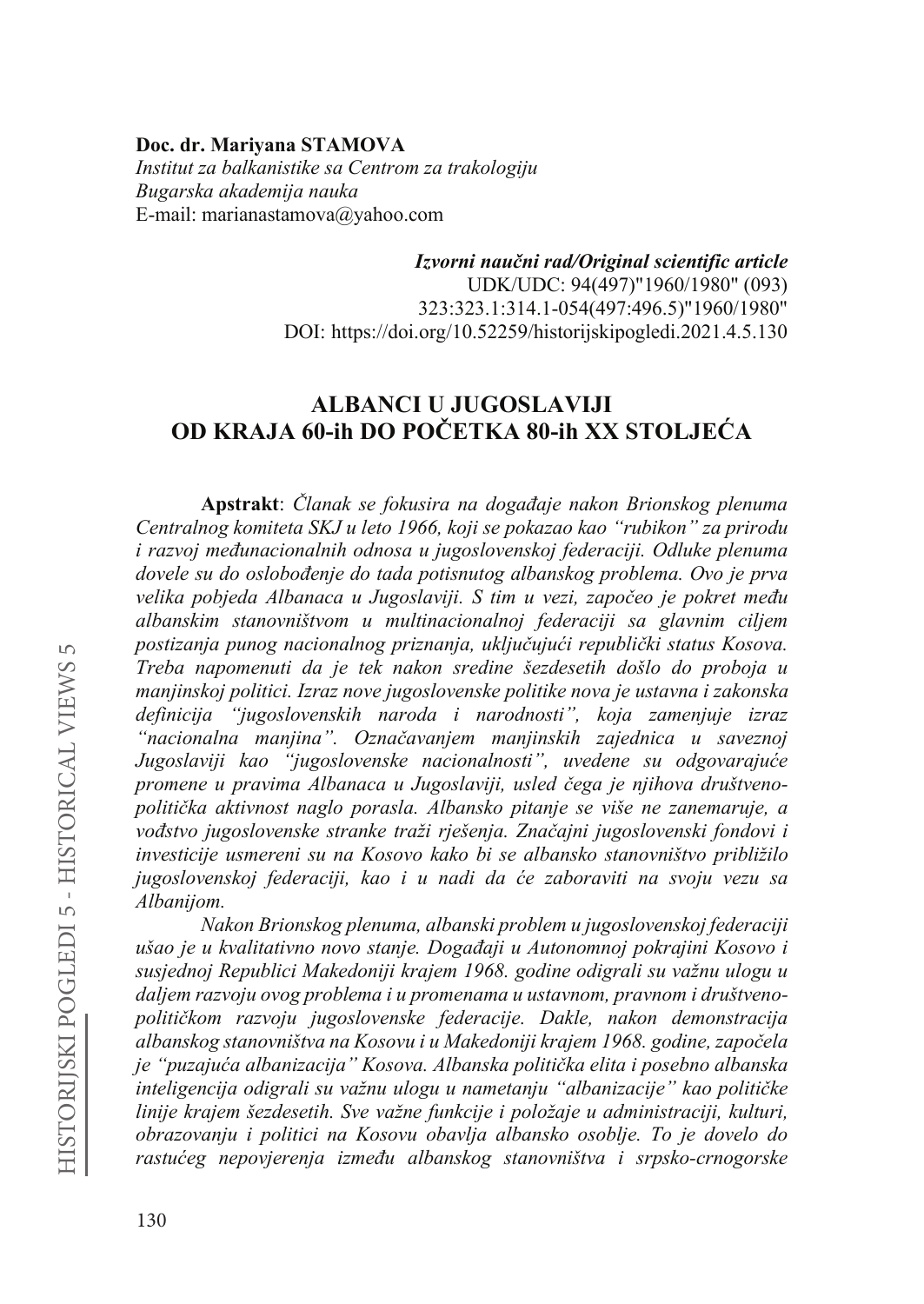*manjine, koji su bili prisiljeni napustiti svoje domove i migrirati u druge*  republike i okruge. Političko rukovodstvo u Prištini poziva autonomnu pokrajinu da izjednači svoja prava i obaveze sa republikama kao saveznim jedinicama. *7DNRMHXSUDNVLSRþHtkom 70-ih kosovsko pitanje u Jugoslaviji postalo federalno pitanje, a ne samo problem Republike Srbije. Albanci u Prištini upleteni su u kontroverzu na liniji Zagreb-Beograd i pronalaze podršku Hrvatske, kao i Slovenije u svojim naporima da svoj problem izvedu iz Srbije i stave ga na*  savezni nivo u SKJ i SFRJ. Važno je napomenuti da procesi u političkom životu Autonomne Pokrajine Kosovo nisu izolirani i povezani su sa događajima u *Jugoslavenskoj Federaciji u cjelini, a posebno u Hrvatskoj krajem 1960-ih i*  početkom 1970-ih, što je kulminiralo tzv. Zagrebačko proljeće 1971. Ozbiljna *kriza u hrvatskim odnosima s federacijom tih je godina imala značajan utjecaj* na međunarodne odnose i dovela do povećanja intenziteta međunarodnih *VSRURYD2YRWDNRÿHr ostavlja trDJQDXQXWUDãQMHPSROLWLþNRPåLYRWX\$XWRQRPQH* Pokrajine Kosovo. Tražeći saveznike protiv srpske hegemonije i unitarizma, koji su glavna politička prijetnja hrvatskoj republici, zagrebačko vodstvo zalaže se za kosovske zahtjeve za proširivanje autonomnih prava i povećanje prava i  $sloboda$  albanskog stanovništva. Izmene i dopune saveznog uređnja Jugoslavije *(1968-1971) i novog jugoslovenskog ustava iz 1974. godine ogledaju se na*  Kosovu, što albanski problem čini ne samo problemom Srbije, već i zajedničkim *jugoslovenskim problemom*.

**.OMXþQH ULMHþL**: *Jugoslavija, Kosovo, Albansko stanovništvo, Brionski plenum, Jugoslovenski ustav*.

#### **THE ALBANIANS IN YUGOSLAVIA FROM THE LATE 1960s TO THE EARLY 1980s**

**Abstract**: *The paper focuses on the events after the Brioni plenum of the Central Committee of the LCY in 1966. The turning point for the development of the national relationships in the Yugoslav federation became namely the Brioni plenim. This plenum and its decisions led to a liberalization of the national relationships in Yugoslavia, thus to the outburst of the Albanian problem, which was severely suppressed to this moment. This is the first major victory for the Albanians in Yugoslavia. In this regard, a movement has begun among the Albanian population in the multinational federation with the main goal of achieving full national recognition, including republican status for Kosovo. This new policy towards the minorities in Yugoslavia was introduced after the middle of the 1960s. Its expression became the new constitutional definition of "Yugoslav peoples and ethnoses", which had to substitute the term "national minorities". That led to changes into the rights of Albanians in Yugoslavia, and as a result their socio-political activity drastically aroused. The Yugoslav party leadership started again to look for a solution of the Albanian issue. Significant*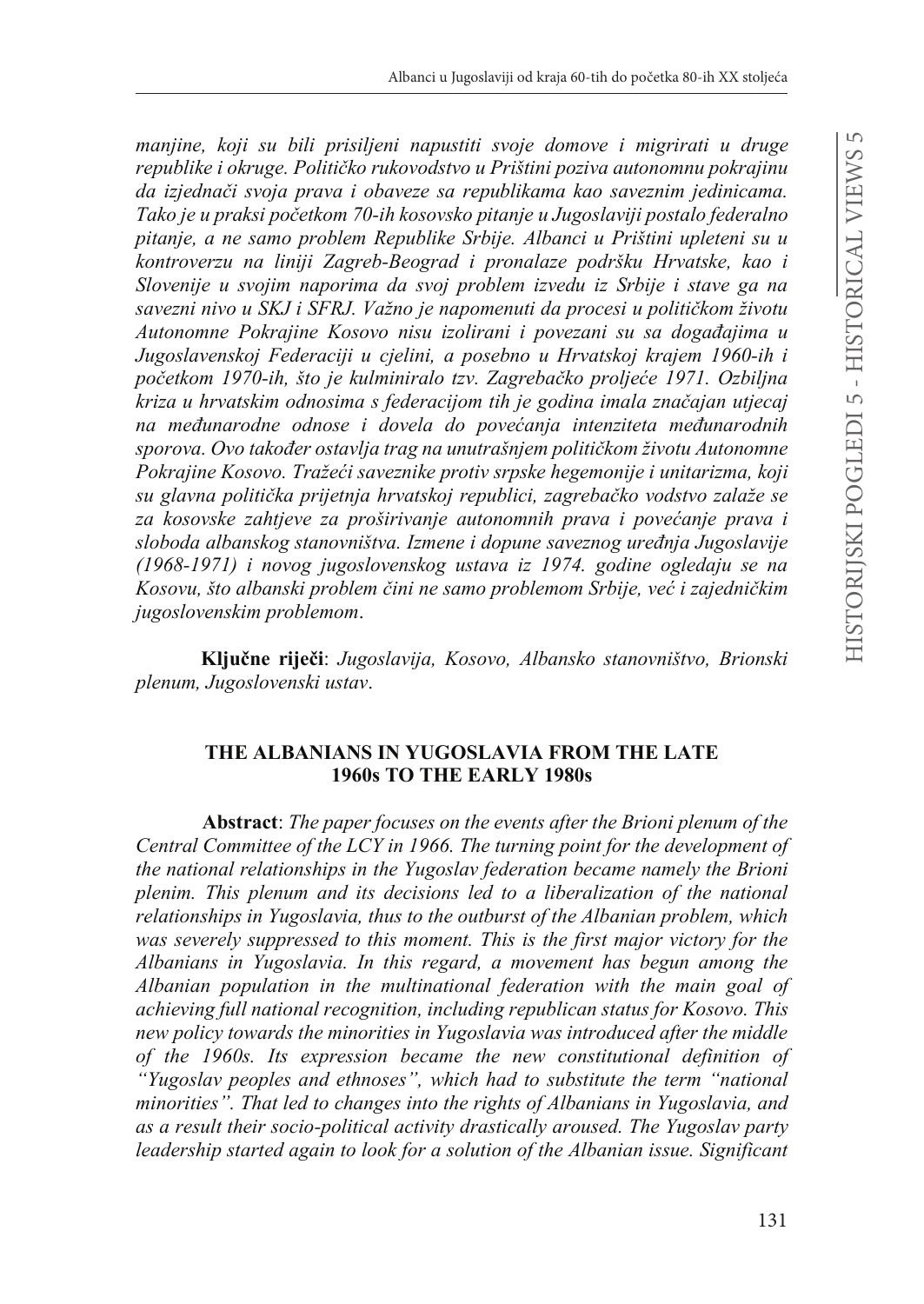*Yugoslav financial aid and investments were directed towards Kosovo, aiming at a closer incorporation of the Albanians in the Yugoslav federation and an interruption of their connection with Albania.*

*After the Brioni Plenum, the Albanian problem in the Yugoslav Federation entered a qualitatively new state. The events in the Autonomous Province of Kosovo and the neighboring Republic of Macedonia at the end of 1968 played an important role in the further development of this problem and in the changes in the constitutional, legal and socio-political development of the Yugoslav Federation. So after the demonstrations of the Albanian population in Kosovo and Macedonia at the end of 1968, a "creeping Albanization" started in Kosovo. The Albanian political elite and intelligencia played the most important role in the imposition of the "Albanization" as a political line at the end of the 1960s. Albanians hold all important posts in administration, culture, education and political life of Kosovo. That led to an increasing mistrust between the Albanian population and the Serbian-Montenegrin minority, and the last was forced to leave its homes and to migrate in other republics and regions. The political leadership in Prishtina insisted the autonomous region to get equal rights with the republics as a federal unit. That is how at the beginning of the 1970s Kosovo issue transferred into a problem of the whole Yugoslav federation, not only a Serbian one. The Albanians in Prishtina were involved into the confrontation Zagreb-Belgrade and acquired a support from the Croatian side, as well as the Slovenian one in the efforts to take their problem out of Serbia and to put it on a federal level at the League Communists of Yugoslavia (LCY) and the Socialist Federal Republic of Yugoslavia (SFRY). The processes in the political life of the autonomous region Kosovo were not isolated and were connected with the events in the Yugoslav federation as a whole, and precisely in Croatia at the end of the 1960s and the beginning of the 70s, which culmination was so-called "Zagreb Spring" in 1971. The Croatian crisis had an important influence on the national relationships in the federation and led to an inflammation of the national disputes. That had a direct impact on the political life of Kosovo. Searching for allies against Serbian hegemony and unitarism, which were the main danger for the Croatian republic, Zagreb's political leadership supported Kosovo pretensions for the extension of the autonomous rights and the freedoms of the Albanians. The amendments to the federal system of Yugoslavia (1968-1971) and the new Yugoslav constitution from 1974 are reflected in Kosovo, which makes the Albanian problem not only a problem of Serbia, but also a common Yugoslav problem.*

**Key words**: *Yugoslavia, Kosovo, The Albanian population, The Brioni Plenum, The Yugoslav constitution*.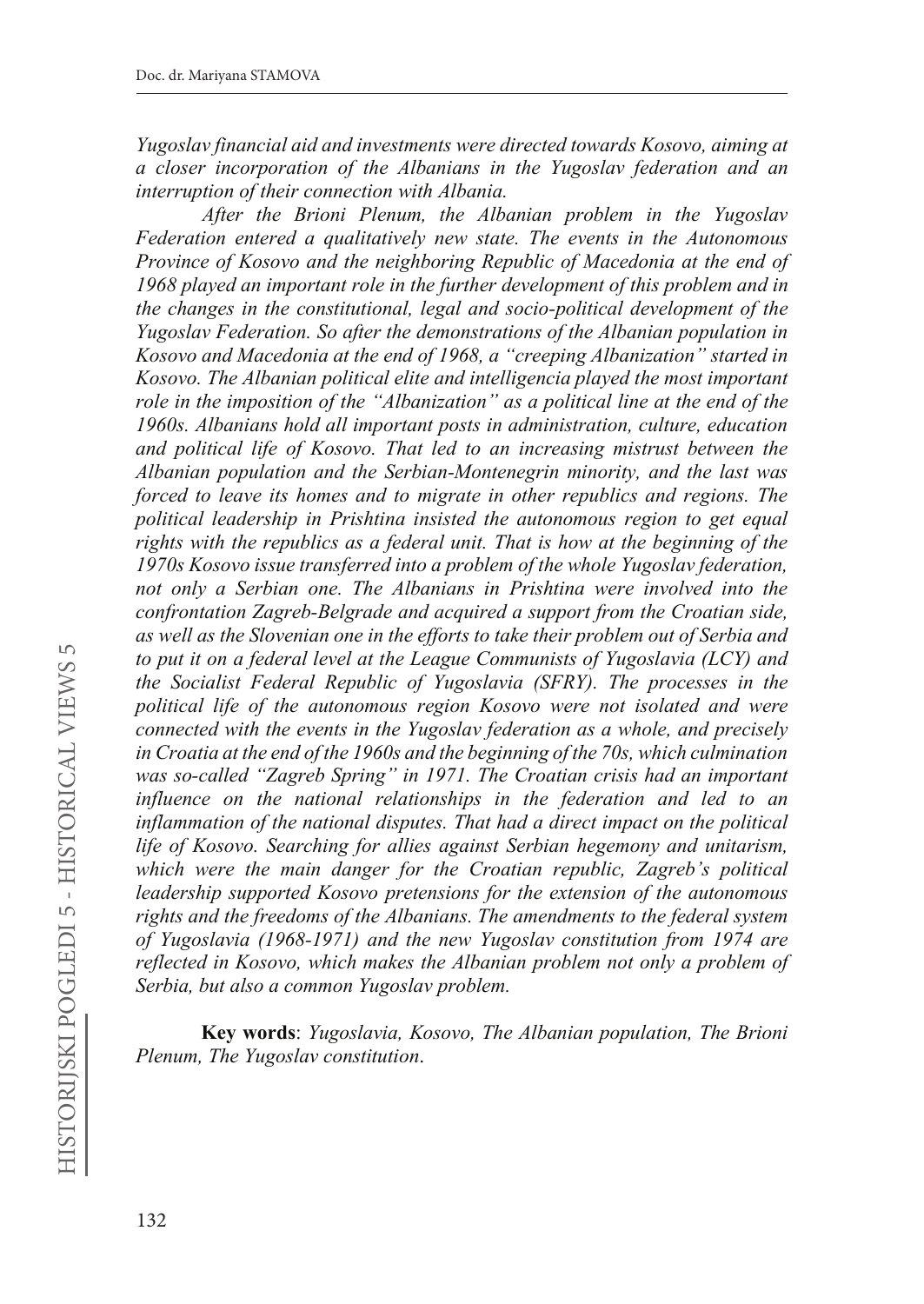#### **Uvod**

Procesi demokratizacije u jugoslovenskom društvu započeti 60-ih dali su ozbiljan zamah raspravama o ustavnim promenama 1968-1971. godine i o regulisanju položaja manjinskih zajednica. Prema ustavnim reformama, federacija je zajednica ravnopravnih naroda i narodnosti, s tim da se pitanje statusa pokrajina unutar republike i federacije stavlja u prvi plan. Predstavnici albanske inteligencije i političke elite na Kosovu izrazili su želju da pokrajine dobije status savezne jedinice, odnosno "Jugoslovenske socijalističke republike". Oni podržavaju uključivanje u ustav principa samoopredeljenja albanskog stanovništva kao osnove za stvaranje Kosova ravnopravnom saveznom jedinicom. Međutim, rukovodstvo federacije i SKJ nisu prihvatili ideju kosovskih Albanaca o republičkom statusu u Socijalističkoj autonomnoj pokrajini Kosovo. Nakon demonstracija albanskog stanovništva na Kosovu i u Makedoniji krajem 1968. godine, započela je "puzajuća albanizacija" Kosova. Albanska politička elita i posebno albanska inteligencija odigrali su važnu ulogu u nametanju "albanizacije" kao političke linije krajem 60-ih. Sve važne funkcije i položaje u administraciji, kulturi, obrazovanju i politici na Kosovu obavlja albansko osoblje. To je dovelo do rastućeg nepovjerenja između albanskog stanovništva i srpsko-crnogorske manjine, koji su bili prisiljeni napustiti svoje domove i migrirati u druge republike i područje. Političko rukovodstvo u Prištini poziva autonomnu pokrajinu da izjednači svoja prava i obaveze sa republikama kao saveznim jedinicama. Tako je u praksi početkom 70-ih kosovsko pitanje u Jugoslaviji postalo federalno pitanje, a ne samo problem Republike Srbije. Albanci u Prištini upleteni su u kontroverzu na liniji Zagreb-Beograd i pronalaze podršku Hrvatske, kao i Slovenije u svojim naporima da svoj problem izvedu iz Srbije i stave ga na savezni nivo u SKJ i SFRJ.

## **Ustavne promjene u Jugoslaviji kasnih 60-ih i ranih 70-ih i novi jugoslavenski ustav 1974. godine**

Kampanja za ustavne promene (1968-1971) završena je usvajanjem Četvrtog ustava Jugoslavije, 21. februara 1974. godine.<sup>1</sup> Njime se afirmiše pravo naroda Jugoslavije na samoopredeljenje do otcepljenja, garantuje im pravo na nacionalnu slobodu i nezavisnost i potvrđuje slogan za "bratstvo i jedinstvo" naroda i narodnosti.2 Ustav prvi put pominje kao savezne države autonomne pokrajine, koje su izričito uključene u sastav Socijalističke Republike Srbije.

<sup>1</sup> Paul Shoup, The Government and Constitutional States in Kosova: Some Brief Remarks, Arshi Pipa, Sami Repishti (eds)*, Studies on Kosova*, Columbia University Press, New York 1984, 237. 2 Snežana Trifunovska (ed), *Yugoslavia through Documents: From Its Creation to Its Dissolution*,

Martinus Nijhoff Publishers, Dordrecht 1999, 224.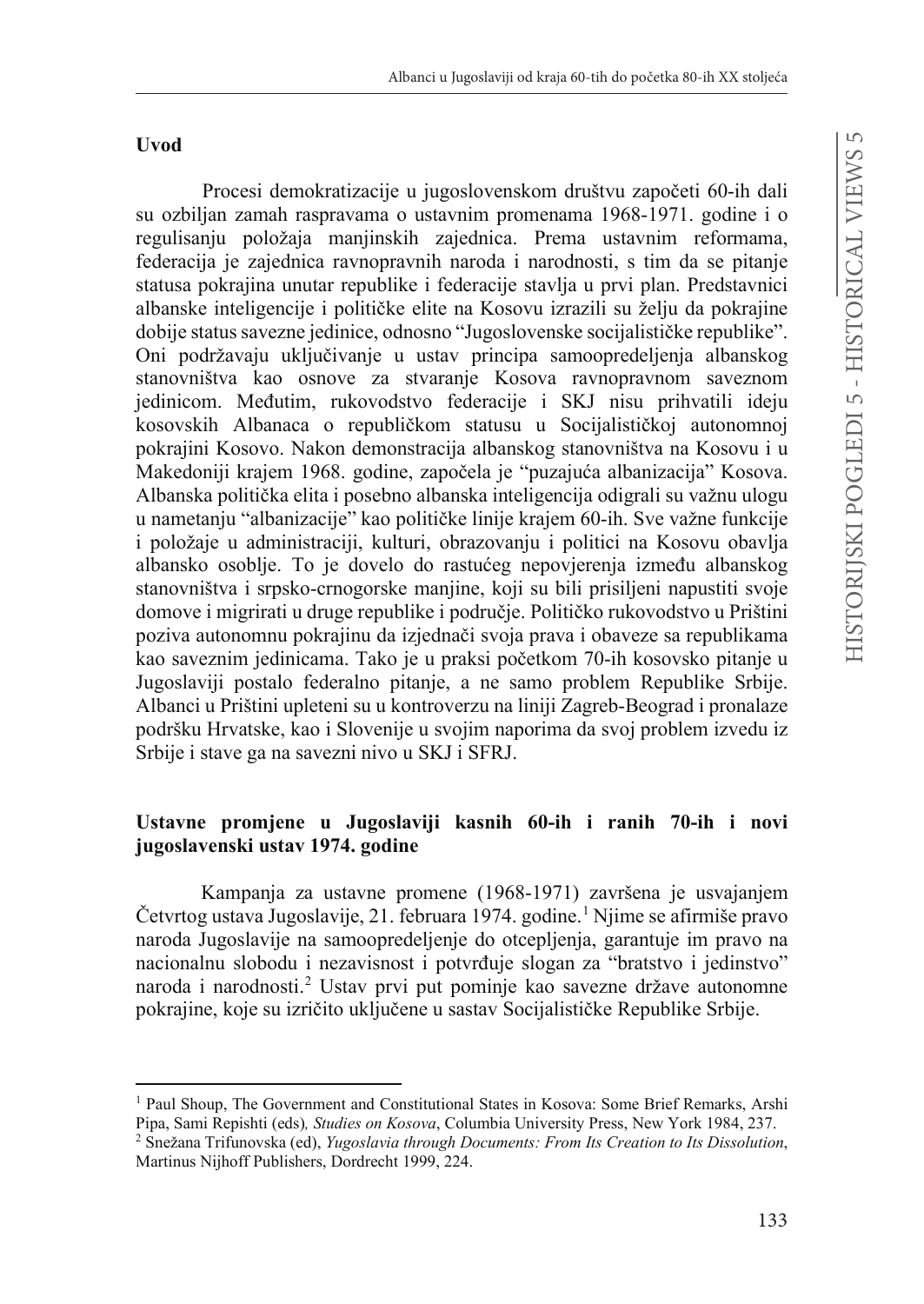Ustav iz 1974. promijenio je strukturu savezne skupštine.<sup>3</sup> Umjesto pet vijeće, sada su dvije – Savezno vijeće i Vijeće republika i autonomnih područja, koje funkcioniraju kao zasebna parlamentarna tijela. Savezno vijeće bavi se pitanjima socijalno-ekonomske strukture i političkog sistema federacije. Vijeće republika i autonomnih pokrajina čine delegati koje sa izabrani od skupštine republika i autonomnih pokrajina u Srbiji.4

U ustavu dve autonomne područje, Vojvodina i Kosovo, imaju poseban položaj u Srbiji. Po prvi put od svog osnivanja, dve autonomne pokrajine integrisane su kao deo federacije, zadržavajući pripadnost Srbiji. Po prvi put su dobili pravo da usvoje svoj vlastiti "ustav" umjesto dosadašnjeg "statute" (na snazi 1949-1969) i "ustavnog zakona" (1969-1974), koji nisu mogli biti u suprotnosti sa zakonima SFR Jugoslavija i SR Srbija.5

Prema odredbama ustava SFRJ, svaka pojedinačna republika donosi i odobrava svoj ustav. Dvadesetpetog februara 1974, usvojen je ustav SR Srbije, koji gotovo ponavlja ustav SFRJ. Kao rezultat talasa ustavnih promena iz 1967, 1968. i 1971. godine, stara situacija nije mogla da se održi i srpski ustav je uspostavio Vojvodinu i Kosovu kao sastavne delove republike. Prema članu 292 Ustava Srbije, granice teritorija autonomnih pokrajina ne mogu se menjati bez njihovog pristanka.6

U skladu sa jugoslovenskim i srpskim ustavima, izrađen je ustav dve autonomne oblasti, što je presedan u razvoju Jugoslavije. Ustav SAP-a Kosova usvojen je 27. februara 1974. godine. Za razliku od ustavnog zakona iz 1969. godine, član 1. novog ustava pokrajina priznaje suvereno pravo zastupanja radnika u zajedničkom jugoslovenskom socijalno-ekonomskom i političkom sistemu. Kosovski ustav afirmiše pokrajinu kao "autonomnu i samoupravnu zajednicu".<sup>7</sup>

Albanci su prvi put na vrhu liste nacionalnosti koje žive na Kosovu, a svaki pokušaj kršenja prava i sloboda "naroda i narodnosti" na Kosovu kažnjiv je članom 187 kao kažnjavanje svake propagande i širenja nacionalnih, rasnih ili vjerska mržnja.<sup>8</sup>

Prema članu 293, u okviru spoljne politike SFRJ, SAP Kosovo također sprovodi politiku saradnje sa telima i organizacijama drugih zemalja, kao i sa međunarodnim organizacijama.<sup>9</sup> Ovaj član daje pravo Albancima na tom

<sup>&</sup>lt;sup>3</sup> Костадин Лазаров, Национални взаимоотношения в социалистическа Югославия (Към  $\varepsilon$ ъпроса за националните спорове и противоречия), София 1978, 97.

<sup>&</sup>lt;sup>4</sup> Новица Велјановски, *Македонија 1945-1991. Државност и независност*, Скопје 2002, 294-295. (dalje: Н. Велјановски, *Македонија 1945-1991*).

<sup>&</sup>lt;sup>5</sup> Sami Repishti, The Evolution of Kosova's Autonomy Within the Yugoslav Constitutional Framework, u: Arshi, Pipa, Sami Repishti (eds), *Studies on Kosova*, Columbia University Press, New York 1984, 216 (dalje: S. Repishti*, Evolution of Kosova's Autonomy*); *Ustavni razvoj 6 Socijalističke Jugoslavije*, Beograd 1988, 511. (dalje: *Ustavni razvoj Socijalističke Jugoslavije*). <sup>6</sup> S. Repishti, *Evolution of Kosova's Autonomy*, 205.

<sup>6</sup> S. Repishti*, Evolution of Kosova's Autonomy*, 205. 7 *Isto*, 216-217. 8 *Ustavni rD]YRM6RFLMDOLVWLþNH-XJRVODYLMH*, 535-536. 9 S. Repishti*, Evolution of Kosova's Autonomy*, 217-218.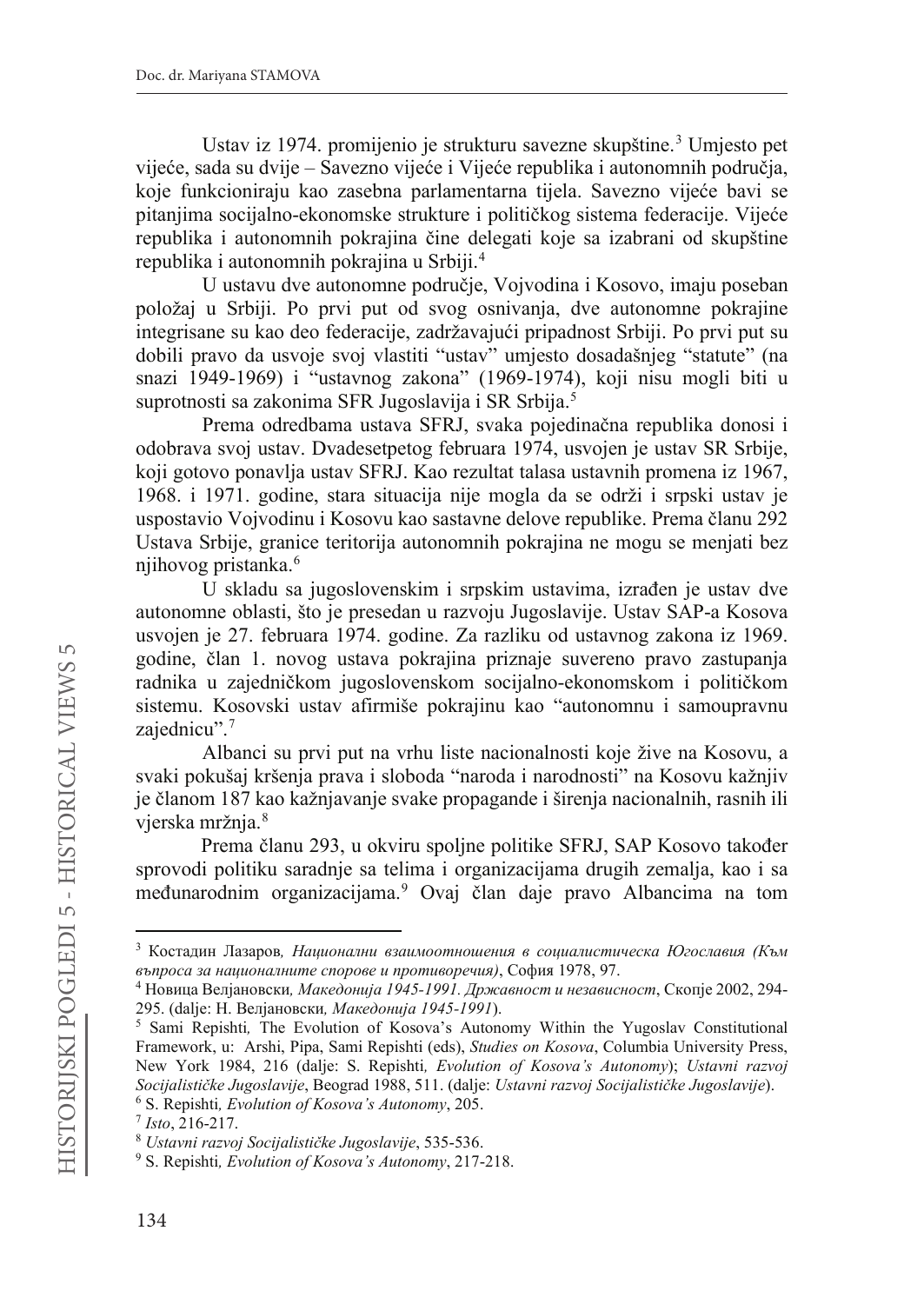pokrajinu da uspostavljaju kontakte sa državnim tijelima, kulturnim, socijalnim, ekonomskim i drugim organizacijama u susjednoj Narodnoj Republici Albaniji.

Ustav jugoslovenske federacije iz 1974. godine, različiti naučnici usvajaju različito. Prema srpskoj školi, ovaj ustav sve više povećava učešće etničkih Albanaca u tijelima federacije i republike, kao i uspostavljanje albanske političke nomenklature u upravljanju autonomnom pokrajinom, što će imati negativne posledice po Srbiju. Tako npr. 1978. godine pisac Sinan Hasani izabran je za potpredsjednika Skupštine SFRJ, 1985. bio je potpredsjednik, a 1986. već je bio predsjednik Predsjedništva SFRJ.<sup>10</sup> U maju 1979. godine 62godišnji Fadil Hodja preuzeo je funkciju zamjenika predsjedavajućeg Predsjedništva SFRJ. Od 1978. do 1988. godine, kao predstavnici Kosova, Albanci su zauzimali nekoliko veoma važnih funkcija u državnoj strukturi: u Skupštini SFRJ, u Centralnom komitetu SKJ, u Savezu socijalističke omladine Jugoslavije i drugima. U 15 zemalja, Albanci predstavljaju SFRJ kao ambasadori, troje su zamjenici ministra vanjskih poslova, i troje generalni konzuli. U vojsci su i Albanci - četvorica imaju čin generala, jedan je zamjenik ministra odbrane, a dvojica su zapovjednici teritorijalne odbrane Kosova.<sup>11</sup> Albanci su takođe zastupljeni u republičkim strukturama Makedonije i Crne Gore. Svi ovi podaci naveli su neke zapadne novinare i promatrače u kosovskim i jugoslovenskim procesima, poput Tima Jude, da govore o "zlatnom dobu" za kosovske Albance u 70-ih, a posebno nakon ustava iz 1974. godine.<sup>12</sup>

### **Aktivnosti albanskih ilegalnih organizacija u Jugoslaviji i uloga propagande iz susjedne Albanije**

Uprkos promenama u ustavu Jugoslavije, u periodu 1973-1975. broj albanskih ilegalnih organizacija postepeno se povećavao. Zapadni istraživači također primećuju prisustvo takvih. Međutim, svoj izgled i postupke objašnjavaju neprovođenjem i zanemarivanjem ustavnih odredbi, koje idu na štetu etničkim Albancima u jugoslovenskoj federaciji. Istu izjavu dali su i predstavnici škole koja govori albanski jezik povodom aktivnosti ilegalnih oblika otpora u autonomnoj pokrajini čak i nakon završetka Drugog svjetskog rata. <sup>13</sup>

Prema jugoslovenskim službama bezbednosti, aktivnosti "neprijatelja" jugoslovenske države nisu prestale ni na trenutak. Tako je krajem 1973. i

<sup>10</sup> Sinan Hasani (14.05.1922–28.08.2010). Ambasador SFRJ u Danskoj (1971-1974). Godine 1982. izabran je za predsednik Pokrajinskog komiteta SK Kosova. Predsednik Predsedništva SFRJ (15.05.1986–15.05.1987).

<sup>&</sup>lt;sup>11</sup> Момчило Павловић, Албанци (шиптари) у Србији и Југославији 1944-1991, u*: Косово и*<br>*Метохија у великоалбанским плановима 1878–2000*, ИСИ, Београд 2001, 170.

<sup>&</sup>lt;sup>12</sup> Tim Judah, *Kosovo. What Everyone Needs to Know*, Oxford University Press, Oxford 2008, 55-63.

<sup>13</sup> Vidjeti više u: Ethem Çeku, *Mendimi Polikit i lëvizjes ilegale në Kosovë 1945-1981*, Brezi'81, Prishtinë 2003, 408; Sabile Keçmezi-Basha, *Programet politike të Lëvizjes Kombëtare Shqiptare (1878-1990)*, Instituti i Historisë, Prishtinë 2013, 428.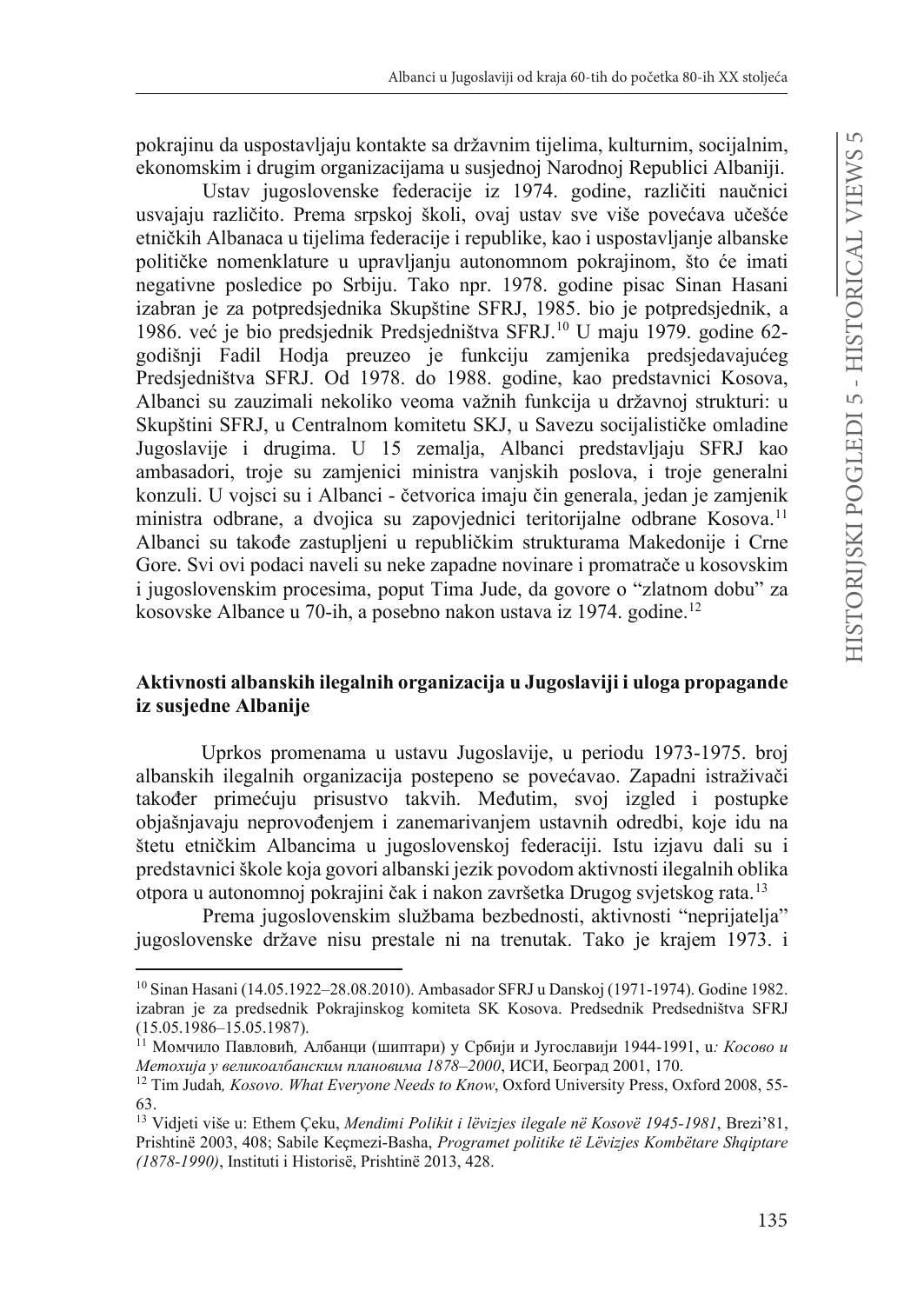početkom 1974. otkriveno nekoliko ozbilinih propagandnih akcija ilegalne organizacije "Revolucionarni pokret za ujedinjenje Albanaca", koju je vodio Adem Demaci.<sup>14</sup> Prema jugoslovenskim službama, pomoć obavještajne službe Narodne Republike Albanije, poznate i kao Sigurimi, igra aktivnu ulogu u akcijama ove i drugih organizacija ove vrste. Kroz legalne i ilegalne forme tih godina, politika NR Albanija i Albanska partija rada usmerena je na sve intenzivnije političke i propagandne aktivnosti, koje imaju za cilj da steknu više sledbenika na Kosovu i zauzmu pozicije u jugoslovenskim javnim strukturama. Ilegalne organizacije i grupe u Autonomnoj Pokrajini također djeluju u tom smjeru, potičući svoje članove da budu primljeni u Savez komunista i u razne društveno-političke organizacije. U mnogim su slučajevima njihovi pokušaji bili uspješni, što je također posljedica slabosti u kadrovskoj politici, koja je predmet rasprava na društveno-političkim forumima SKJ.<sup>15</sup>

Dakle, uprkos ustavu iz 1974. godine, prava autonomije u federaciji su značajno proširena, a 70-ih godina, a posebno pred kraj decenije, u SAP Kosovu već su postojali znakovi puzanja napetosti.

Prema informacijama saveznog sekretara unutrašnjih poslova SFRJ Franje Herlevića<sup>16</sup>, od 1974. do početka 1981. godine, organi bezbednosti otkrili su više od hiljadu ljudi koji su se bavili subverzivnim aktivnostima sa pozicija albanskog nacionalizma. Učestvuju u studentskim pokretima koji se uglavnom bave propagandom, distribucijom zabranjene literature i apelima te se postepeno uključuju u aktivnosti različitih ilegalnih organizacija. <sup>17</sup>

Rast ilegalnih formacija na teritoriji autonomne pokrajine Kosovo, kao i pogoršanje ekonomske situacije federacije, doveli su do još jedne (nakon 1950, 1967. i 1971) četvrte posete jugoslovenskog lidera Tita Prištini 1979. godine.<sup>18</sup>

S druge strane, pored jugoslovenske javne rasprave o pitanjima koja su pogađala albansko etničko stanovništvo tih godina, u Beogradu je početkom 1977. objavljen i dokumentarni material "Srbija i njene autonomne pokrajine ustavni status i praksa". Ovaj dokument, poznat kao "Plava knjiga", odobrio je i usvojio Centralni komitet SK Srbije 30. juna 1977. godine. Neki članovi stranke oštro su kritikovali njegov izgled, što je odmah postalo "ad acta" . <sup>19</sup> U njemu je srpsko predsjedništvo oštro kritiziralo odnose između Srbije i pokrajine,

<sup>14</sup> Arhiv Slovenije (dalje: AS) 1589, Centralni Komitet Zveze komunistov Slovenije (dalje: CKZKS), št. 1230, AE: IV/3701, 11.<br><sup>15</sup> Isto, 11.

<sup>&</sup>lt;sup>16</sup> Франьо Херлевич (21.06.1915–4.05.1998). Генерал-полковник от ЮНА. От 17 май 1974 до 16 май 1982 г. е съюзен секретар на вътрешните работи на СФРЮ. Franjo Herlevic (21.06.1915-4.05.1998). General-pukovnik JNA. Od 17. maja 1974. do 16. maja 1982. bio je savezni sekretar unutrašnjih poslova SFRJ.

<sup>&</sup>lt;sup>17</sup> Фрањо Херлевић, "Нећемо дозволити да Титово и наше дјело ико угрожава", *Борба*, Београд, 13.05.1981, 6.

<sup>&</sup>lt;sup>18</sup> Arhiv Jugoslavije (dalje: AJ), Kabinet predsednika Republike (dalje: KPR) – 837 – II – 1/287.

<sup>19</sup> Miranda Vickers*, Between Serbs and Albanians. A History of Kosovo*, Columbia University Press, New York 1998, 183.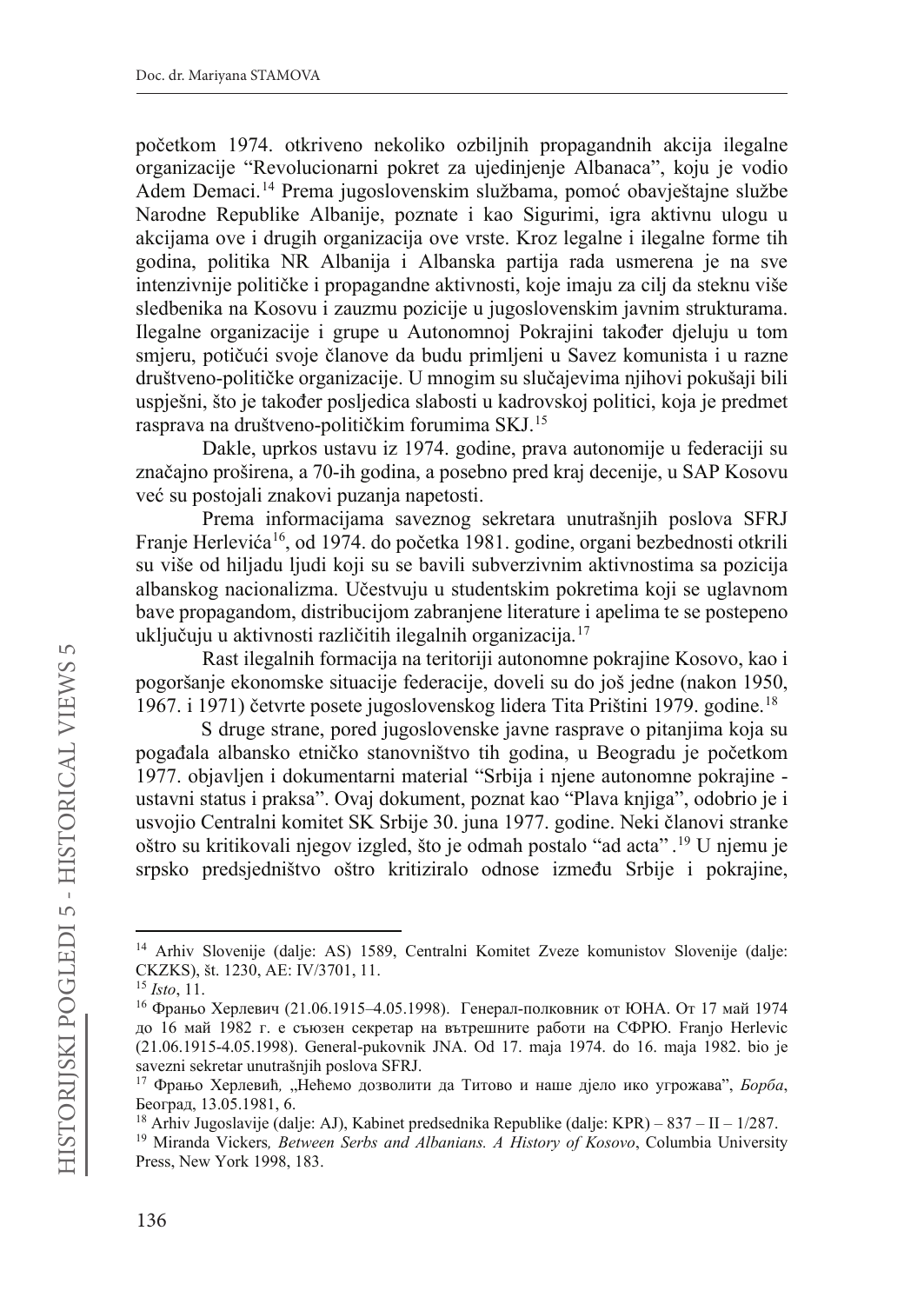uglavnom Kosova, navodeći njegovu "neustavnu nezavisnost", koja predstavlja ozbiljnu prijetnju državnosti Srbije.

Međutim, rukovodstvo srpskih komunista tih godina nije bilo voljno da održi takvu političku liniju. Strah da bi objavljivanje "srpskog pitanja" izazvalo političku krizu u Jugoslaviji sa trajnim posljedicama prisutan je u Savez komunista i paralizira svaku inicijativu za radikalno suzbijanje eksplozivne situacije na Kosovu. Kao rezultat, materijal radne grupe Predsedništva Socijalističke Republike Srbije ocenjen je neprihvatljivim za rešavanje odnosa u republici i insistira na daljem suzbijanju centralističko-partikularističkih tendencija.<sup>20</sup>

Istovremeno, ustav SFRJ iz 1974. godine pružio je priliku albanskoj državi da pojača kulturnu propagandu među Albancima u jugoslovenskoj federaciji. Nastavnici i profesori, nastavni materijali i pomagala za škole i univerzitete šalju se na Kosovo iz Tirane. Prema jugoslovenskim političkim krugovima, broj nacionalističkih manifestacija među albanskim stanovništvom u Jugoslaviji povećava se kao rezultat pojačane kulturne i obrazovne propagande.<sup>21</sup>

Politika Albanije prema Jugoslaviji od stupanja na snagu ustava iz 1974. izazvala je ozbiljnu zabrinutost i napetost u saveznim i republičkim političkim krugovima. Stoga je sastanak Predsedništva SFRJ 14. decembra 1976. godine o jugoslovenskoj politici prema Albaniji bio prvi ozbiljan korak i pokušaj pronalaženja pravog puta u razvoju međudržavnih odnosa. 13. marta 1979. godine u Skoplju je organizovan sastanak predsednika predsedništava Socijalističke republike Srbije, Socijalističke republike Crne Gore, Socijalističke republike Makedonije i SAP Kosova. Glavno pitanje o kojem se razgovara je saradnja između Jugoslavije i Albanije<sup>22</sup>.

Krajem 1979. godine, Predsedništvo Pokrajinski komiteta SK Kosova, kao i Predsedništvo Centralnog komiteta SK Jugoslavije i drugih jugoslovenskih državnih tijela (Savezni sekretarijat spoljnih poslova, itd) smatrali su da su albanske izjave i odnos Tirane prema Beogradu voditi do eskalacije njihovog negativnog stava, posebno u pogledu situacije s Albancima u Jugoslaviji i granica između dvije zemlje.<sup>23</sup> Prema Beogradu, Tirana je prilagodila svoju procjenu neposredne opasnosti koju Albanija vidi na Istoku nakon prekida veza sa Kinom $^{24}$ 

<sup>&</sup>lt;sup>20</sup> Драган Богетић, Регулисање уставно-правног статуса Косова и Метохије у социјалистичкој Југославији 1946-1990, u: *Косово и Метохија у великоалбанским плановима 1878-2000*, ИСИ, Београд 2001, 193-194. (dalje: Др. Богетић, Регулисање уставно-правног статуса Косова и Метохије); Драгослав Дража Марковић, Живот и политика 1967-1978, Београд 1987, 485.

<sup>&</sup>lt;sup>21</sup> Државен Архив на Република Македонија (dalje: ДАРМ), фонд Извршен совет на СР Македонија (dalje: ф. 159), 140 седница, 23. март 1978, 1-4.

<sup>&</sup>lt;sup>22</sup> Бранко Коматина, *Југословенско-албански односи 1979-1983*. Белешке и сећања амбасадора, Београд 1995, 26.

<sup>&</sup>lt;sup>23</sup> AS 1589, CKZKS, št. 1230, AE:IV/3701, 27.<br><sup>24</sup> AJ, KPR – 837 – I – 5 – b, 1.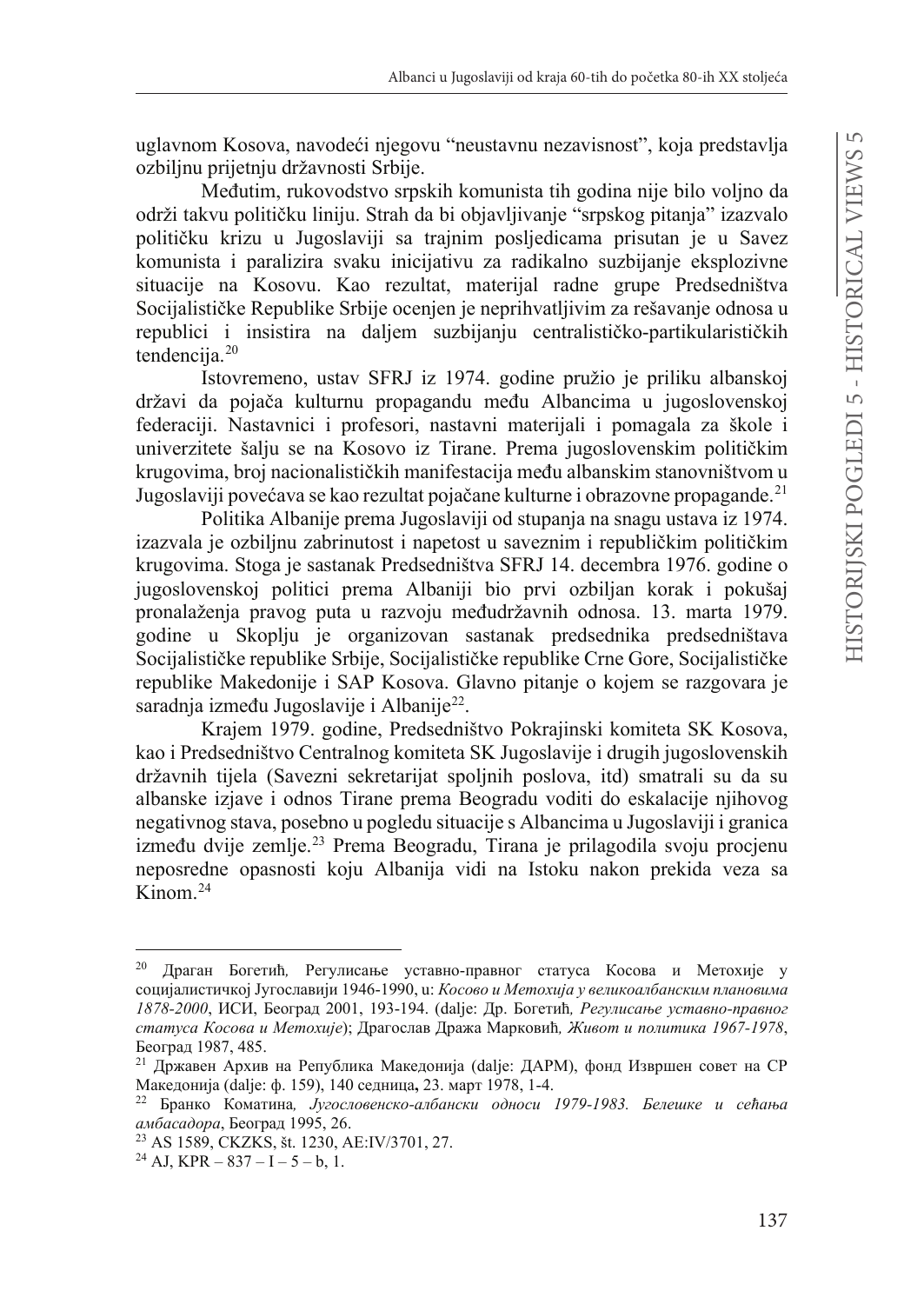Prema jugoslovenskim partijskim krugovima, odnos Jugoslavije prema Albaniji posljednjih godina obilježen je mnogim slabostima i nedostacima, poput nedostatka odgovarajućeg odgovora "velikoalbanske nacionalističke linije" u propagandi NSR Albanije; pokušaji miješanja u unutrašnje stvari Jugoslavije; politički ustupci, nedovolina budnost i organizacija, spontanost u bilateralnoj saradnji sa Albanijom u oblasti kulture, obrazovanja i nauke, itd.<sup>25</sup>

Nije slučajno što su u novembru i decembru 1979. godine, nakon "masovnih hapšenja Albanaca na Kosovu", započeti procesi protiv tzv. "Albanski nacionalisti i separatisti". Međutim, u periodu 1979-1980. godine povećao se broj ilegalnih organizacija na Kosovu koje su imale podružnice u republikama sa većinski albanskim stanovništvom.

Uprkos činjenici da je period neposredno nakon usvajanja jugoslovenskog ustava 1974. godine u zemlji bio relativno miran, nazirući problemi koji su uticali na državnu stabilnost i ekonomski prosperitet Jugoslavije nisu ostali skriveni.26

### **Albanci u SAP Kosovu, SR Makedonija i SR Crna Gora i socijalnoekonomska kriza u Jugoslaviji krajem 70-LKLSRþHWNRP 80-ih godina**

### *Albanci u SAP Kosova*

Krajem 70-ih i početkom 80-ih, prvi značajni znakovi nadolazeće duboke ekonomske krize pojavili su se u saveznoj Jugoslaviji. Istovremeno, tokom pet godina (1976-1980), Kosovo je ostvarilo značajan napredak u svom ekonomskom razvoju, ali je i dalje zaostajalo za ukupnim razvojem zemlje. Rastući jaz između stope rasta Kosova i federacije u celini je akutan.<sup>27</sup> Međutim, u istom periodu izdvajanja iz budžeta federacije za podršku bržem razvoju autonomne pokrajine porasla su znatno.28 Razloge zaostalosti Kosova ne treba tražiti samo u nerazvijenoj ekonomiji. Jedan od najvažnijih problema u ekonomskom razvoju Kosova je niska produktivnost rada, koja je 1/3 ispod proseka SFRJ.29

S druge strane, nedovoljna obuka osoblja i kašnjenja u implementaciji projekata smanjuju uspešnu realizaciju investicija u kosovsku industriju, uglavnom u energetiku i metalurgiju. Rast industrijske proizvodnje i stagnacija poljoprivrede u okrugu pogoršavaju problem nezaposlenosti, koja je za 10,5% najveća u zemlji. Neki od nezaposlenih traže posao u razvijenijim područjima Jugoslavije, dok drugi emigriraju.

<sup>&</sup>lt;sup>25</sup> AS 1589, CKZKS, št. 1230, AE:IV/3701, 27-28.<br><sup>26</sup> Др. Богетић, *Регулисање уставно-правног статуса Косова и Метохије*, 189-190.<br><sup>27</sup> AJ, KPR – 837 – II – 5 – a – 2/4, 1–8.<br><sup>28</sup> AS 1589, CKZKS, št. 1230, AE:IV/3703, 3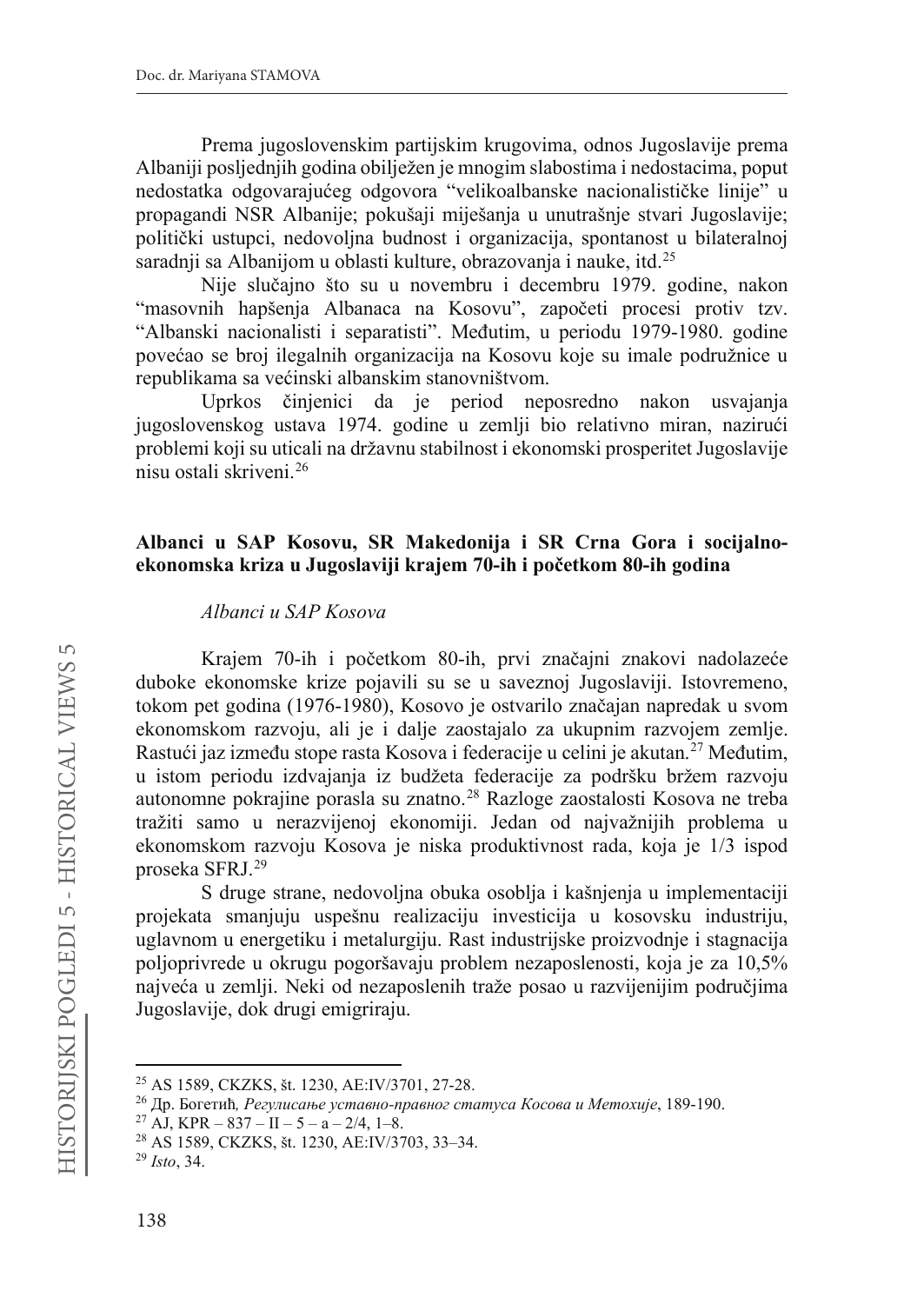Prema jugoslovenskoj vladi, problemi na polju ekonomskog razvoja prirodno dovode do pojave "neprijateljskih parola sa ekonomskim sadržajem, koje otkrivaju namjere kontrarevolucionarnog nacionalizma i iredentizma, što istovremeno pokazuje slabost našeg političkog djelovanja".<sup>30</sup> Ovi slogani su usmereni na srpske eksploatacije rudnika "Trepča", preduzeća "Obilic" i kosovskih resursa uopšte. Slični slogani i kvalifikacije objavljeni su u novinama "Zeri i Populit", prema kojima na Kosovu vlada veliko zaostajanje i siromaštvo. Pomenute parole takođe idu u prilog kao sastavni deo glavnog, široko rasprostranjenog tih godina poziv "Kosovo – Republika". Prema vladajućim krugovima u Beogradu i Prištini, ove parole su apsurdne i lažne, s obzirom na situaciju na Kosovu u Srbiji i Jugoslaviji i njegov posleratni društveni, materijalni i socijalni razvoj.31

Prema Predsedništvu Centralnog komiteta SKJ, nedovoljno obelodanjivanje stvarnog iznosa pomoći za razvoj Kosova iz fonda federacije, u kojem Srbija takođe ima značajan udeo, glavni je propust u delovanju lidera partije. Istovremeno, među jugoslovenskim državnim vrhom nedostaje samokritičnosti oko ulaganja sredstava i njihove nacionalne upotrebe.<sup>32</sup>

Međutim, ne može se poreći da je u postratnom periodu SAP Kosova pretrpio dinamičan razvoj u cjelini. Tri i po decenije prevaziđena je ogromna ekonomska i kulturna zaostalost. Industrija postaje vodeća djelatnost u privredi. Njen udio u ukupnoj proizvodnji povećao se sa 16,1 u 1974. na 38,7% u 1979. godine, dok se udio poljoprivrede smanjio sa 58,9 na 20,9%.33

Da bi se prevazišlo ekonomsko zaostajanje, na Kosovu su uložene velike investicije. Između 1952. i 1979. godine, ukupna ulaganja u industrije na Kosovu iznosila su 29.2%, dok je u celoj Jugoslaviji činila 27.7%. Tako su se od 1952. do 1979. godine investicioni sredstva povećali oko 19 puta (u Srbiji - 9,4 puta, u SFRJ - 7,7 puta).

Životni standard radnika i opće populacije se poboljšava. Stambeni fond na Kosovu povećao se za 67% od 1961. do 1979. godine (52% u Jugoslaviji) i nadmašio je rast stanovništva (26%). Očekivani životni vek na Kosovu povećao se sa 45,4 godine (1950. godine) na 67,5 godina (1978. godine). Poređenja radi, prosečni životni vek u Jugoslaviji povećao se sa 50,8 na 69,7 godina u istom periodu. Prema partijskim krugovima u Beogradu i Prištini, u poslednjih nekoliko decenija postignut je ogroman napredak u zdravstvu, obrazovanju i kulturi.34

Svi napori i pokušaji savezne i republičke rukovodioci da spriječe nadolazeću ekonomsku i socijalnu krizu su propali. Prema srpskim istraživačima, prvi znaci destabilizacije u Jugoslaviji pojavljuju se na Kosovu. Održani sastanci, plenumi, nacrti rezolucija ne mijenjaju bitno situaciju u autonomnoj pokrajini.

<sup>30</sup> *Isto*, AE:IV/3701, 17. 31 *Isto*, 16–17. 32 *Isto*, 17. 33 *Isto*, 18. 34 *Isto*, 19.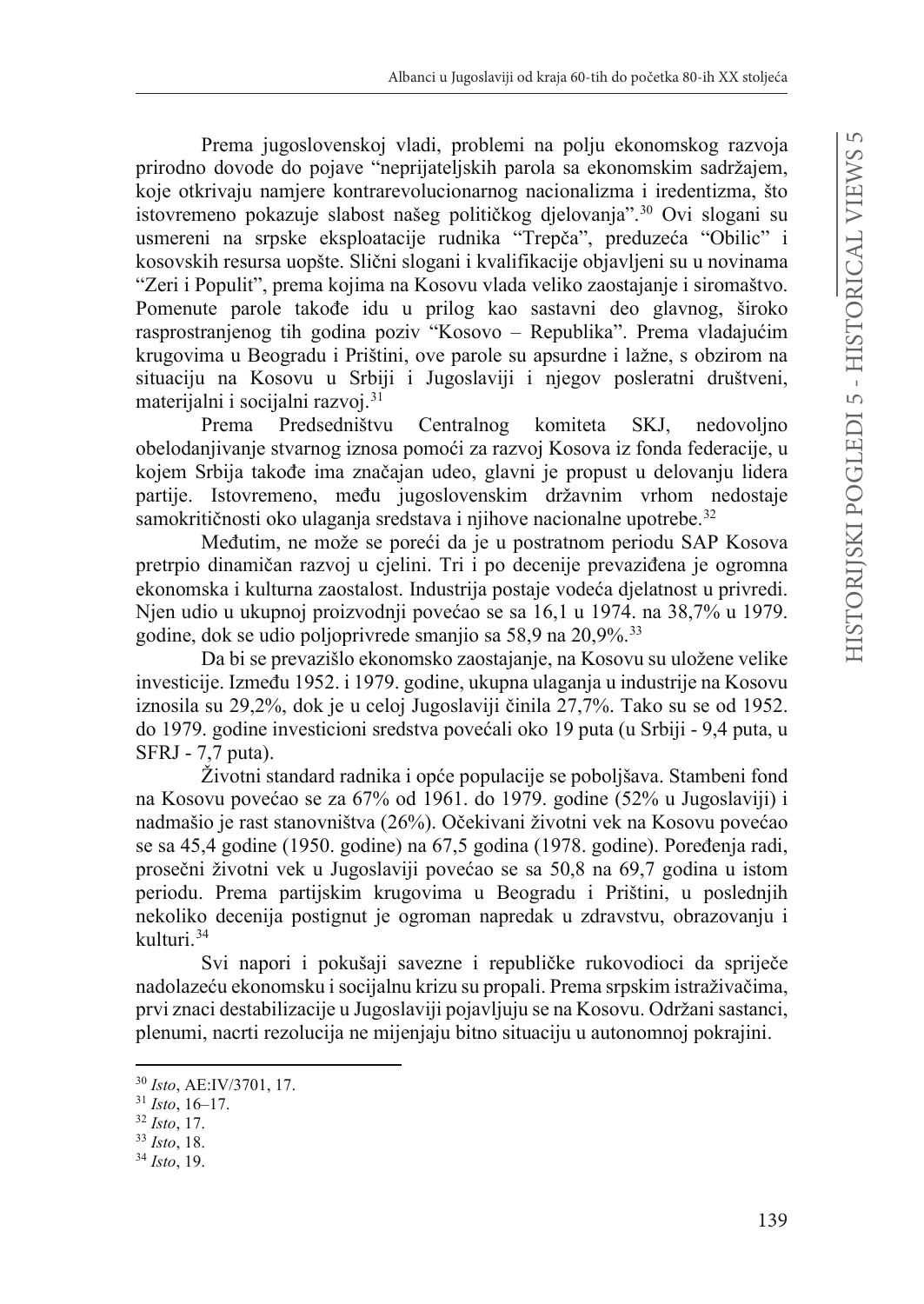Krajem 70-ih i početkom 80-ih, situacija na Kosovu se pogoršala. Nakon smrti ideologa nacionalnog pitanja u jugoslovenskoj federaciji Edvarda Kardelja 1979. godine, ali posebno nakon smrti jugoslovenskog lidera Josipa Broza Tita 4. maja 1980. godine, akumulirano nezadovoljstvo stanovništva albanskog etničkog porijekla bilo je oslobođeno.

#### *Albanci u SR Makedoniji*

Makedonija je na drugom mjestu nakon Kosova u jugoslovenskoj federaciji u pogledu albanskog stanovništva. Albanci u Makedoniji uglavnom žive u zapadnim delovima republike, u neposrednoj blizini autonomne pokrajine Kosovo i Albanije<sup>35</sup>. Usvajanjem novog saveznog i republičkog ustava 1974. godine, problemi situacije, razvoja i mjesta Albanaca u Makedoniji neprestano su isticani na dnevnom redu partijskih i republičkih foruma.

Ustav Socijalističke Republike Makedonije iz 1974, kojim se uređuje položaj nacionalnosti kao sastavnog dijela državnosti i samouprave republike i izražava politika Savez komunista za ravnopravnost makedonskog naroda i drugih nacionalnosti u Makedoniji, garantuje svakom narodu pravo na upotrebu svog jezika, da razvija svoju kulturu i s tim u vezi izgradnju institucija koje će osigurati ta prava. Opštine u republici dužne su da vode računa o razvoju obrazovnog procesa, kao i o štampi, radiju, televiziji i kulturnim aktivnostima nacionalnih zajednica.36

Da bi se Makedonci, Albanci i Turci zbližili u Makedoniji, kako bi se međusobno upoznali sa kulturama i kulturnim dostignućima, Centralni komitet SKM preporučuje osnivanje zajedničkih kulturnih i obrazovnih društava i organizacija za zajedničke aktivnosti. Izdavačka djelatnost na jezicima nacionalnosti jedna je od osnova za brži kulturni i obrazovni razvoj. S tim u vezi, važno mesto zauzimaju napori za integraciju izdavačke delatnosti u okviru "Flaka e vlazrimit" i "Birlik", koji deluju kao nezavisne organizacije za izdavanje vesti na albanskom i turskom jeziku. U Makedoniji, pored lista "Flaka e vlazrimit", koji izlazi tri puta nedeljno na albanskom jeziku u tiražu od 28.000, izlaze i dečji časopisi "Gazimi" (23.000) i "Fatosi" (28.000). Casopis za kulturu, umetnost i nauku "Jehona", sa tiražom od 2.000, također izlazi na albanskom jeziku i se štampaju knjige. U okviru izdavačke delatnosti na albanskom jeziku vrši se i intenzivna prevodilačka delatnost. U tom pogledu, izdavačke kuće "Makedonska knjiga", "Naša knjiga" i "Kultura" postigle su pozitivne rezultate.

<sup>&</sup>lt;sup>35</sup> Vidi: Масар Кодра, Албанците во Македонија (Историја – собори), Напредок, Тетово 1994; Agim Vinca*, Shqiptarët – mes mitit dhe realitet: Shënime rreth histories, memdësise dhe politikës shqiptare*, Botimi i pare: "Shkupi", Shkup 1997, 315.

<sup>&</sup>lt;sup>36</sup> Славко Милосавлевски, Мирче Томовски, Албанците во Република Македонија 1945-*1995*. Легислатива, политичка документација, статистика, Скопје 1997, 110. (даље: С. Милосавлевски, М. Томовски, Албанците во Република Македонија).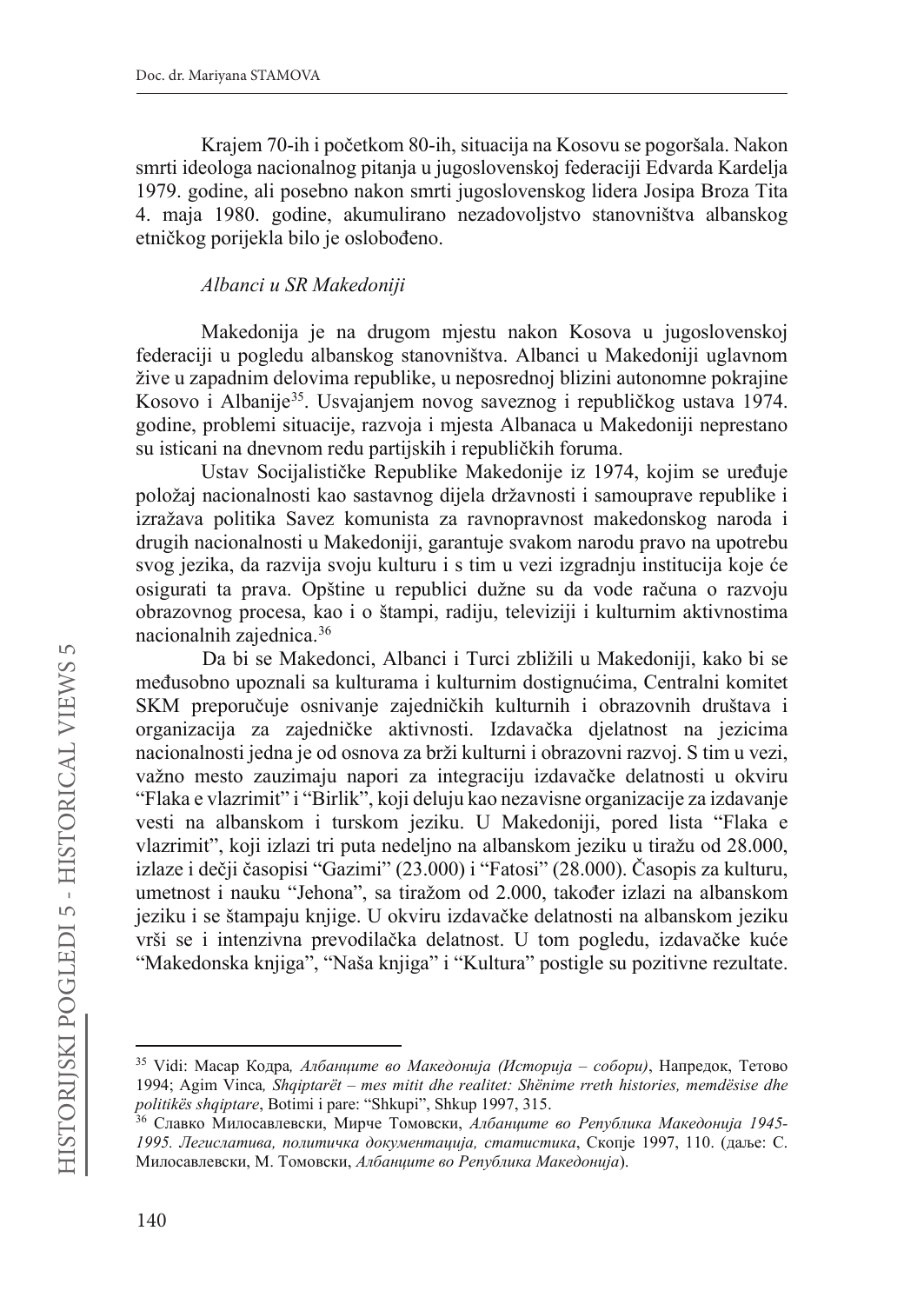Naiveći uspeh u izdavanju udžbenika na jezicima nacionalnosti zabeležila je organizacija "Prosvetno Delo". <sup>37</sup>

Godine 1976, Izvršni komitet Predsjedništva Centralnog komiteta SKM pripremio je još jedan zanimljiv informativni materijal koji ispituje prisustvo maternjeg jezika i istoriju književnosti u programima osnovnog i srednjeg obrazovanja i Pedagoškim akademijama sa nastavom na albanskom i turskom jeziku. Nastavni programi na albanskom jeziku i istorija za osnovno i srednje obrazovanje identični su sa nastavnim programima na makedonskom jeziku, ali zbog specifičnosti jezika i književnosti postoje razlike u različitim oblastima.

Dvadesetdrugog novembra 1976. godine, Izvršni komitet Centralnog komiteta SKM održao je 91. plenarnu sednicu. Glavno pitanje je izdavačka djelatnost nacionalnosti u SR Makedoniji.<sup>38</sup> U ovim godinama bilježi se sve veći razvoj izdavaštva na albanskom jeziku kao dio stalne brige na putu ka jednakosti.

U to vrijeme partijski forumi na visokom nivou u Skoplju i diplomatski izvještaji također su posvećivali ozbiljnu pažnju odnosima SR Makedonije kao dijela jugoslovenske federacije sa susjedima i položaju manjina u njima. Sekretarijat za inostrane odnose Izvršnog vijeća Socijalističke Republike Makedonije pripremio je koncept za "Odnose SFRJ sa susjednim zemljama i situacijom naših nacionalnih manjina" i predstavio ga Izvršnom vijeću Skupštine Socijalističke Republike Makedonije 22. juna 1977. godine.<sup>39</sup> Ključna stvar u materijalu je da je razvoj prijateljskih odnosa sa susednim zemljama nepromenljiv cilj spoljne politike SFRJ kao uspostavljenog međunarodnog faktora sa svojom specifičnom ulogom i odgovornošću u neposrednom susjedstvu. Prema jugoslovenskim diplomatama, razlike u društveno-političkim sistemima, kao i postojanje otvorenih ili spornih pitanja, ne bi trebalo da budu prepreka razvoju ravnopravne saradnje između Jugoslavije i susjednih zemalja. Ova pitanja ne treba zanemariti, već ih treba rješavati paralelno sa uspostavljanjem stabilnih dobrosusjedskih odnosa i saradnje u duhu prijateljstva.40

Sa svojim susjedima Jugoslavija sprovodi politiku komunikacije među narodima, proširene ekonomske saradnie, sprovođenia infrastrukturnih projekata, kulturne razmene i sve druge saradnje. Koncept intenzivne saradnje naglašava da otvaranje granica među susjedima znači priliku za uspostavljanje kulturne i duhovne komunikacije manjine s maticom, što ne utječe na postojeće granice i ne sadrži elemente miješanja u unutrašnje stvari druge države.<sup>41</sup>

<sup>&</sup>lt;sup>37</sup> С. Милосавлевски, М. Томовски, *Албанците во Република Македонија*, 117-118.<br><sup>38</sup> Виолета Ачкоска, *Македонија во Југословенската федерација 29.11.1943–8.09.1991* 

<sup>(</sup>Хронологија), Скопје 2001, 149.

<sup>&</sup>lt;sup>39</sup> ДАРМ, ф. 159, 122 седница, 31. август 1977, 1-8.<br><sup>40</sup> *Isto*, 1.<br><sup>41</sup> *Isto*. 3.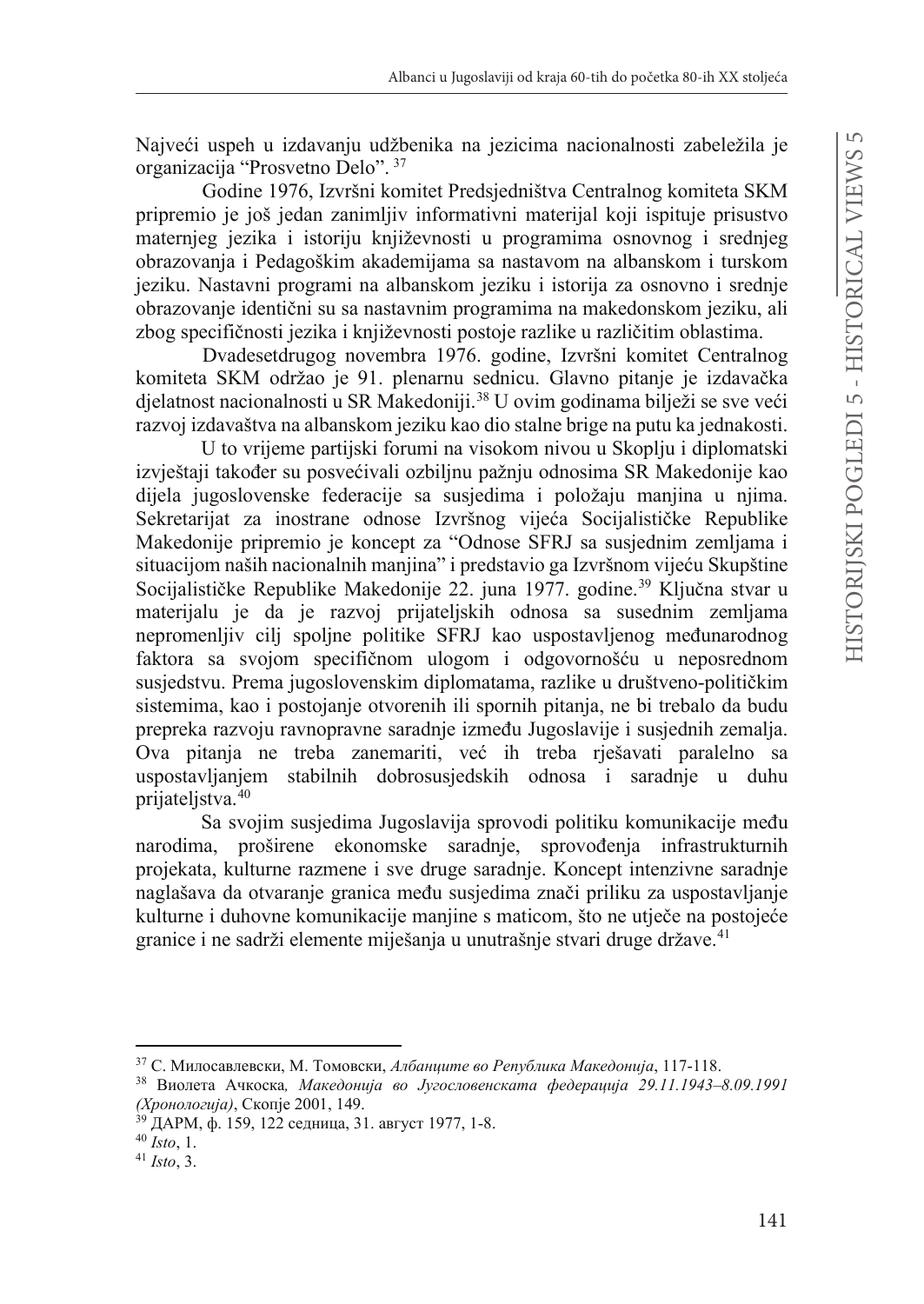Pitanie saradnie sa susiednim zemliama, kao i međunarodnih odnosa u SR Makedoniji, zauzima centralno mjesto na VII Kongresu Saveza komunista Makedonije, koji se održao od 25. do 27. aprila 1978. godine.<sup>42</sup>

Nekoliko dana nakon kongresa, novi sastav IS-a izabran je na Skupštini SRM, a jedan od trojice potpredsjednika bio je Albanac Hissen Ramadani.

Tokom posete Skoplju 6. oktobra 1978. godine, i predsednik Tito je posvetio dužnu pažnju odnosima sa susjednim zemljama i pitanjima manjina kao sastavni deo bilateralnih odnosa sa svakom susjednom državom.<sup>43</sup>

S druge strane, prema nekim makedonskim istraživačima, 70-ih se nije dogodila značajnija ekonomska saradnja s Albanijom. Albanija je pokazala netrpeljivost prema političkom sistemu u Jugoslaviji i neprestano je podnosila teritorijalne pretenzije na dijelove Kosova i Makedonije, što doprinosi "netolerantnom odnosu albanske manjine prema SFR Jugoslaviji i SR Makedoniji".<sup>44</sup> S tim u vezi, paralelno sa pravnim oblicima borbe za veća prava naroda, posebno u pogledu Albanaca u Makedoniji, postoje i ilegalni oblici otpora. Krajem 70-ih i početkom 80-ih, ilegalne organizacije i grupe otpora protiv trenutne vlasti i politike bile su sve izloženije.45

#### *Albanci u SR Crnoj Gori*

S druge strane, i albansko pitanje u SR Makedoniji i pitanje Albanaca u SR Crnoj Gori trebalo bi razmatrati kao zasebnim problemima sa svojim specifičnostima, ali generalno albansko pitanje na teritoriji Jugoslavije nakon Drugog svjetskog rata ne bi trebalo da se razmatraju odvojeno i traže djelomično rješenje, potrebno je jedno rješenje.

Što se tiče Albanaca u Crnoj Gori, ovaj problem se može razmatrati nezavisno sa sticanjem nezavisnosti Crne Gore 1878. godine.<sup>46</sup> Kao rezultat odluka Berlinskog sporazuma iste godine, neke nove teritorije sa albanskim stanovništvom pripojene su Crnoj Gori, a nakon završetka Balkanskih ratova 1913. godine Crna Gora se teritorijalno proširila pristupanjem novih područja naseljenih Albancima - Anamalita, Hotija, Grude, Gusinje i Plave. 47

Nakon završetka Drugog svjetskog rata, Albancima, kao i svim narodima u novoj multinacionalnoj jugoslavenskoj federaciji je obećana nacionalna i

<sup>&</sup>lt;sup>42</sup> Стефан Тинтовски, Никола Тодоровски, Момир Стојковиќ, Југославија и соседите *односите со Албанија, Бугарија и Грција во конгресните материали на КПЈ-СКЈ и КПМ-*<br>СКМ (1948–1982), Скопје 1986, 119-132; Н. Велјановски, Македонија 1945-1991, 321.

<sup>&</sup>lt;sup>43</sup> ДАРМ, ф. 159, 43 седница, 10. мај 1979, 1-2.<br><sup>44</sup> Н. Велјановски, *Македонија 1945-1991*, 318.<br><sup>45</sup> Томе Батковски, *Великоалбанската игра во Македонија (Илегални здруженија –* вооружени одметнички групи, илегални организации и илегални групи, создадени од noзициите на албанскиот национализам во Македонија во периодот 1945-1987 година),<br>Скопје 1994, 120-121.

<sup>&</sup>lt;sup>46</sup> Vidjeti više u: Živko Andrijašević, Šerbo Rastoder, *Istorija Crne Gore od najstarijih vremena do 2003*, Podgorica 2006, 528.

<sup>&</sup>lt;sup>47</sup> Nail Draga, Albanci u Crnoj Gori, Art Club, Ulcinj 1995, 9-10.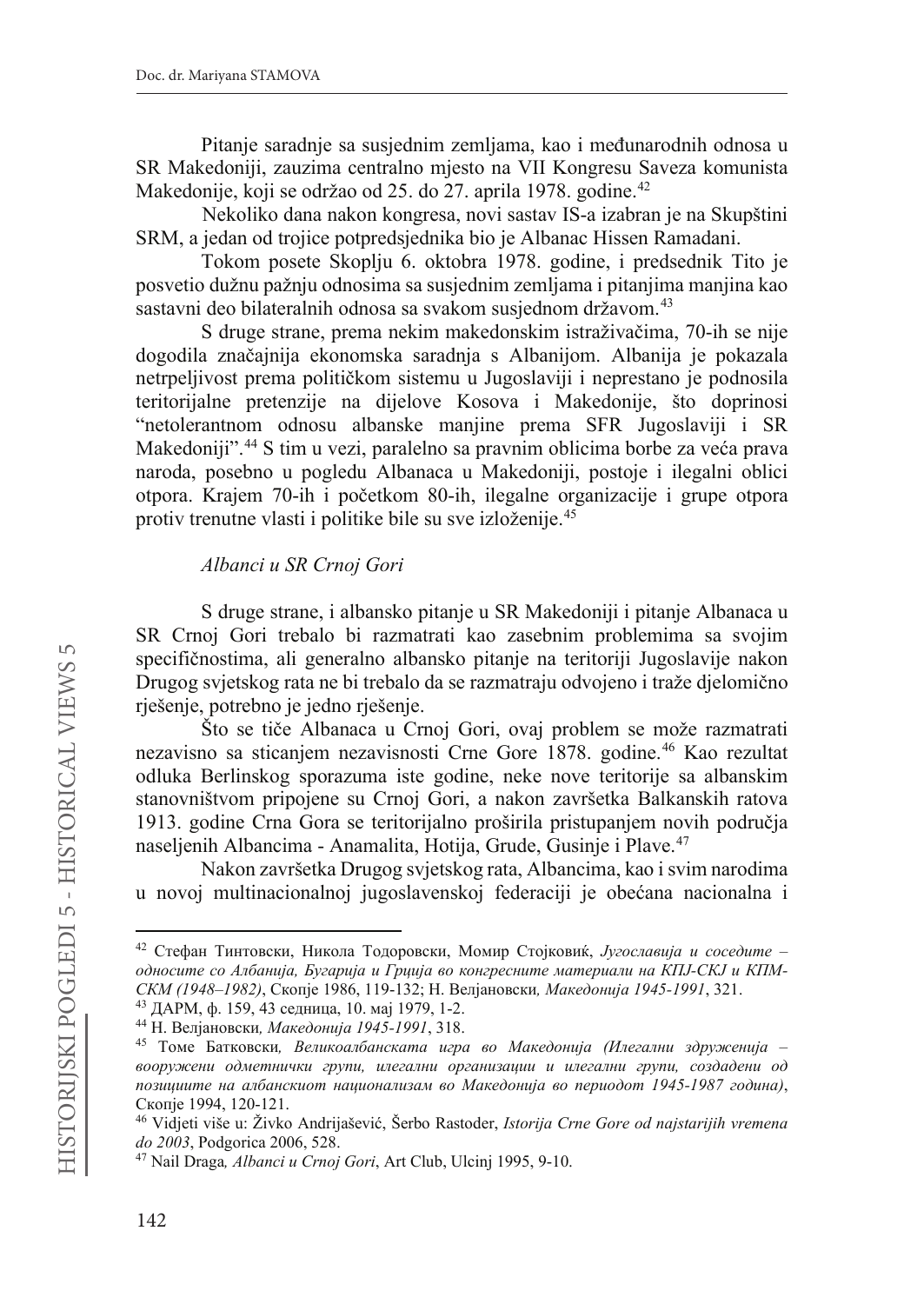građanska jednakost. U poređenju sa prethodnom situacijom, uvođenje nastave albanskog jezika za ovo vrijeme je bio veliki uspjeh. Ali, s druge strane, ako analiziramo udeo Albanaca zaposlenih u raznim javnim i državnim preduzećima, situacija je ispod bilo kog nivoa. Ispostavilo se da su albanski područja su ekonomski najnerazvijeniji u Crnoj Gori. Zbog nepovoljnih ekonomskih uslova, crnogorski Albanci su među prvima koji su emigrirali u zapadnu Evropu, a posebno u Sjedinjene Američke Države i Kanadu.

#### **Zaključak**

Posle Brionskog plenuma 1966. godine, situacija na Kosovu i Metohiji se iz korena promenila. Sve važne položaje u partiji, miliciji, sudovima i vladi imaju Albanci. Zapravo, 70-ih godina prošlog veka, politika albanske partijske elite u autonomnoj pokrajini bila je usmerena na kontrolu svih pozicija u političkom i ekonomskom životu Kosova sa glavnim ciljem stvaranja nove republike u okviru jugoslovenske federacije. S tim u vezi, "albanizacija" Kosova, započeta krajem 60-ih i početkom 70-ih, dobila je svoj razvoj i konsolidaciju usvajanjem posljednjeg Titovog ustava 1974.

Ustav SFRJ iz 1974. godine promijenio je status Kosova iz republičkog u savezni. On otvara mogućnost kosovskoj eliti da jasno predstavi probleme albanskog stanovništva jugoslovenskom državnom vrhu i da insistira na njihovom rešenju. Iako prema jugoslovenskom ustavu etnički Albanci sve više ulaze u upravljačka tijela pokrajine, republike i federacije, zagarantovano im je pravo na samoopredeljenje do razdvajanja, zahtevi Albanaca u SFRJ nisu u potpunosti ispunjeni - Kosovo ne dobija republički status. To je posebno vidljivo u aktivnom delovanju brojnih ilegalnih organizacija i grupa na teritoriji Kosova, Makedonije, Crne Gore i južne Srbije. Ove manifestacije stanovništva albanskog etničkog porekla suočene su sa sve većim nezadovoljstvom srpskih političkih krugova. Oštro su kritizirali odnose između Srbije i Kosova, navodeći "neustavnu nezavisnost" pokrajine i ozbiljnu prijetnju državnosti države. S tim u vezi, krajem 70-ih, Jugoslavija je bila na ivici političke krize kao rezultat mogućeg sukoba između albanskog i srpskog pitanja u federaciji.

Istovremeno, pojačana kulturna i obrazovna propaganda među Albancima u SFRJ kulminirala je proslavama stote godišnjice uspostavljanja Prizrenske lige 1878. godine. To je bio dobar povod za ponovno uspostavljanje jugoslovenskih-albanskih državnim odnosima. Lideri Albanije, koji otvoreno pokreću i "neriješeno pitanje" Albanaca u Jugoslaviji, i problem velike ekonomske zaostalosti Kosova u poređenju sa svim ostalim republičkim i pokrajinskim jedinicama unutar federacije. Međutim, Beograd ovo tumači kao još jedan pokušaj otvorenog mešanja u svoje unutrašnje stvari, kao i internacionalizacije albanskog pitanja. Zajedno s rastućim međunarodnim problemima, krajem 70-ih i početkom 80-ih, savezna Jugoslavija je ušla u duboku ekonomsku i socijalnu krizu, koja je imala posebno negativan efekat na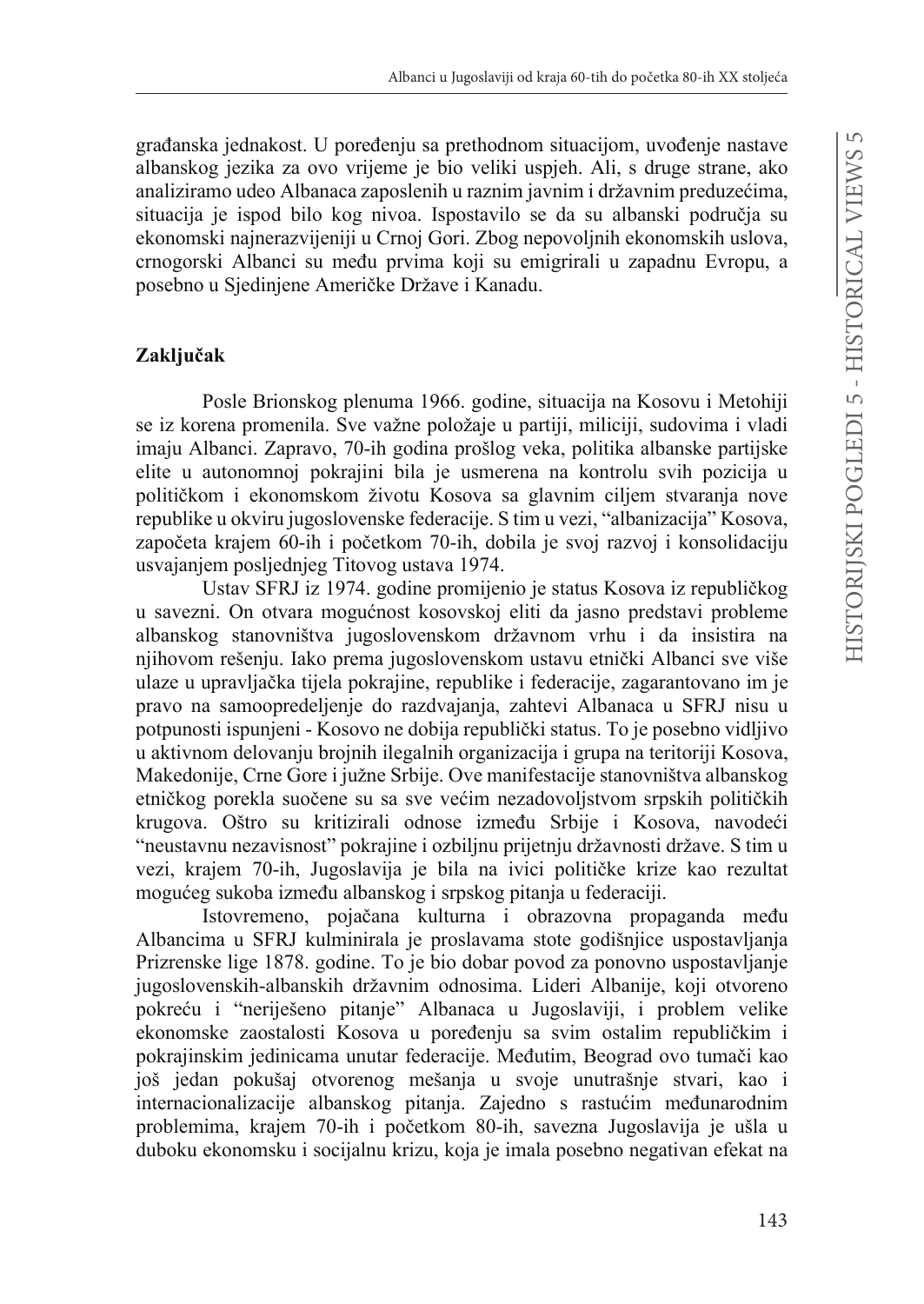ekonomski razvoj Kosova. Kao rezultat toga, prvi znaci destabilizacije u Jugoslaviji pojavili su se u autonomnoj pokrajini. Smrt vodećih jugoslovenskih vođa, poput ideologa nacionalnog pitanja Edwarda Kardela, ali najviše karizmatičnog vođe Josipa Broza Tita, izazvala je sve veće nezadovoljstvo među etničkim Albancima.

Albanski nemiri na Kosovu u proljeće 1981. godine označili su početak kraja jugoslovenske federacije. Nemire u autonomnoj pokrajini, koje su jugoslovenski vladajući krugovi opisali kao "otvoreni oružani ustanak" i "kontrarevoluciju" usmjerenu protiv teritorijalnog integriteta i nezavisnosti federacije, ugušila je policija i intervencija vojske. Na Kosovu je prolivena krv, što je još više pogoršalo nacionalnu mržnju i međusobno nepovjerenje između albanskog stanovništva, s jedne strane, i srpskog i crnogorskog stanovništva, s druge strane. Međutim, brojni plenumi i forumi jugoslovenskog i srpskog društveno-političkog tijela nisu doveli do prijeko potrebnog smirivanja situacije i do rešenja postojećih domaćih političkih problema.

Nesumnjivo je da albansko pitanje zauzima veoma važno mesto u jugoslovensko-albanskim odnosima. S jedne strane, to je unutrašnji jugoslovenski problem jugoslovenske federacije koji se odnosi na etnička i manjinska pitanja u Jugoslaviji. Njegovo rješenje se odgađa dugo ili je zamrznuto. U razmatranom periodu, u čitavom kompleksu manjinskih problema, albanski problem je postao broj jedan u manjinskoj politici jugoslovenske federacije.

#### **Summary**

After the Brioni Plenum in 1966, the situation in Kosovo and Metohija changed radically. Albanians hold all important positions in the party, militia, courts and government. In fact, in the 1970s, the policy of the Albanian party elite in the autonomous province was aimed at controlling all positions in the political and economic life of Kosovo with the main goal of creating a new republic within the Yugoslav federation. In this regard, the "Albanianization" of Kosovo, which began in the late 1960s and early 1970s, gained its development and consolidation with the adoption of Tito's last constitution in 1974.

The 1974 Constitution of the SFRY changed the status of Kosovo from a republic to a federal one. It opens the possibility for the Kosovo elite to clearly present the problems of the Albanian population to the Yugoslav state leadership and to insist on their solution. Although, according to the Yugoslav constitution, ethnic Albanians are increasingly entering the governing bodies of the province, republic and federation, they are guaranteed the right to self-determination until separation, the demands of Albanians in SFRY are not fully met - Kosovo does not receive republican status. This is especially visible in the active activities of numerous illegal organizations and groups on the territory of Kosovo, Macedonia, Montenegro and southern Serbia. These manifestations of the